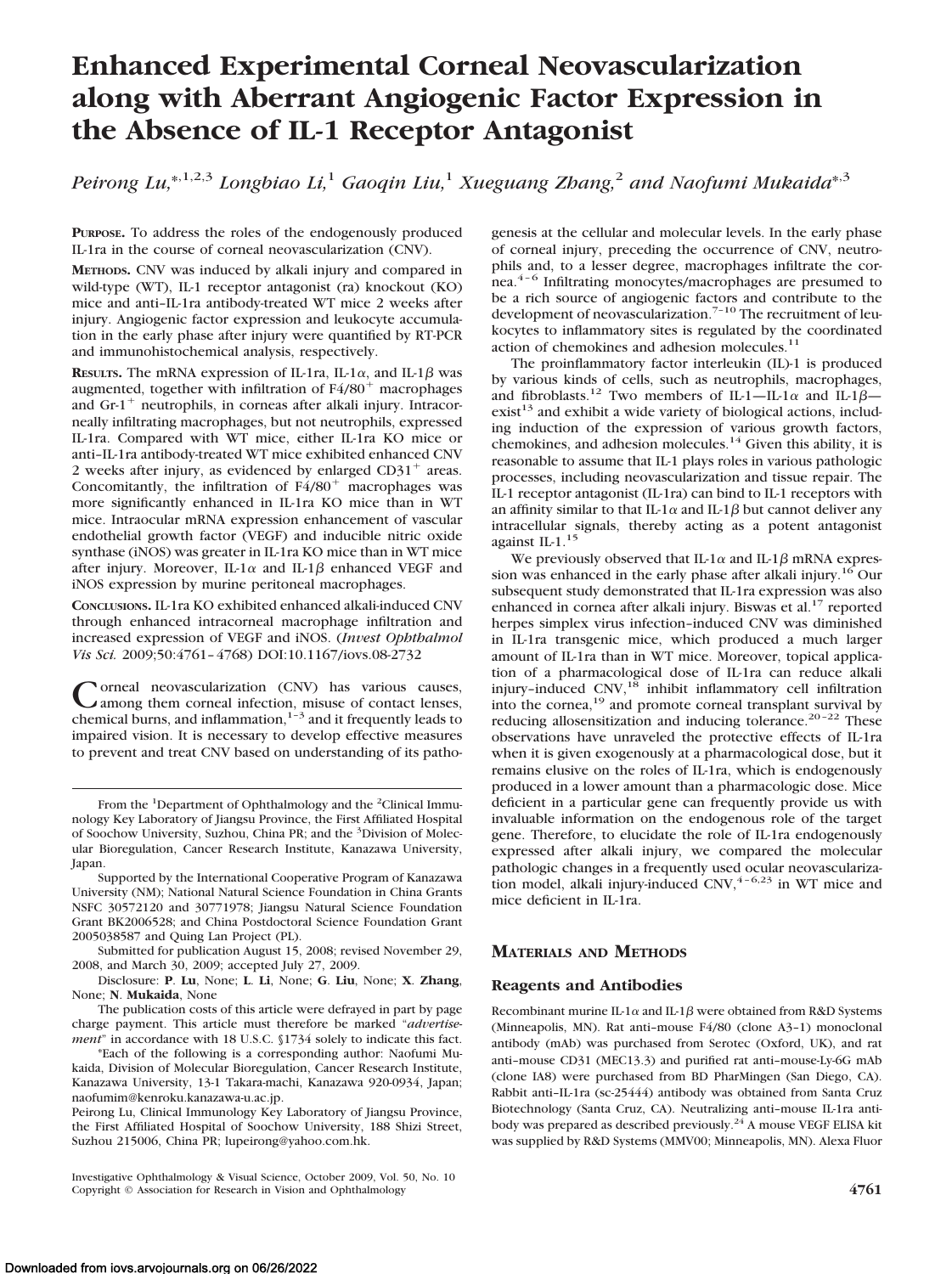## **Mice**

IL-1ra–deficient (KO) mice were generated and backcrossed to BALB/c mice for more than eight generations.<sup>25</sup> Pathogen-free BALB/c mice were obtained from Clea Japan and were designated as wild-type (WT) mice. Age- and sex-matched KO and WT mice were kept under specific pathogen-free conditions in groups of five and fed regular laboratory chow and water ad libitum. A 12-hour day/12-hour night cycle was maintained during the entire course of the study. All animal experiments were performed at the Institute for Experimental Animals, Kanazawa University Advanced Science Research Center, Japan, in accordance with the ARVO Statement for the Use of Animals in Ophthalmic and Vision Research and complied with the standards set out in the Guidelines for the Care and Use of Laboratory Animals of Kanazawa University.

# **Alkali-Induced Corneal Injury Model**

Mice were anesthetized with intraperitoneal injection of 1.8% (vol/vol) tribromoethanol at a dose of 0.15 mL/10 g body weight. In our preliminary experiments, we observed that the removal of the corneal epithelium alone failed to induce corneal neovascularization, consistent with a previous report.<sup>26</sup> We further observed that alkali-induced cauterization of deepithelialized corneas caused significantly greater corneal neovascularization than deepithelialization or cauterization alone. Thus, we combined alkaline burn and epithelial denudation, as described. A 2-mm disc of filter paper saturated with 1 N NaOH was placed onto the right cornea of each mouse for 40 seconds, followed by extensive rinsing with 15 mL phosphate-buffered saline (PBS). The central area of the corneal epithelium, 2 mm in diameter, was removed using a corneal knife in a rotary motion parallel to the limbus by gently scraping over the corneal surface without injuring the underlying corneal stroma.6,23 Erythromycin ophthalmic ointment was applied immediately after epithelial denudation. At the indicated time intervals (days 0, 2, 4, 7), mice were killed and the corneas were removed from both eyes. These corneas were immediately placed into RNA stabilization agent (RNALater; Qiagen, Tokyo, Japan) and kept at -86°C until total RNA extraction was performed. In another series of experiments, mice were killed at the indicated times (days 0, 2, 4, 7, 14) after alkali treatment, and both eyes were entirely removed from each animal. The eyes were snap-frozen in OCT compound for histologic analysis. In some experiments, the mice were injected intraperitoneally with 100  $\mu$ g neutralizing anti-mouse IL-1ra<sup>24</sup> or isotype-matched immunoglobulin G (IgG) in 100  $\mu$ L PBS twice daily from 1 day before to 7 days after alkali injury.

|  |  | TABLE 1. Specific Sets of Primers and Conditions of PCR |  |
|--|--|---------------------------------------------------------|--|
|  |  |                                                         |  |

#### **Biomicroscopic Examination**

The eyes were examined under a surgical microsystem (MZ16; Leica, Wetzlar, Germany) 14 days after alkali injury. In brief, under anesthesia, photographs of the corneas were obtained using a digital camera linked to an operating microscope. Microscopic assessment was performed by two independent observers with no prior knowledge of the experimental procedures.

## **Immunohistochemical Analysis**

Eight-micrometer-thick fixed cryosections were subjected to immunohistochemical staining. Endogenous peroxidases were quenched in 0.3% (vol/vol) hydrogen peroxide for 10 minutes. After washing with PBS, slides were incubated with blocking reagent for 20 minutes. For the detection of macrophages and granulocytes, the sections were incubated overnight at 4°C with rat anti–mouse F4/80 antibody (1  $\mu$ g/mL) and purified rat anti-mouse-Ly-6G mAb (2.5  $\mu$ g/mL), respectively. The sections were further incubated with biotin-conjugated rabbit anti–rat immunoglobulin antibody as the secondary antibody. To detect IL-1ra expression, the sections were incubated overnight at 4°C with rabbit anti–IL-1ra and were further incubated with biotin-conjugated goat anti–rabbit immunoglobulin antibody as the secondary antibody. The immune complexes were detected using an ABC kit and a DAB substrate kit from Vector Laboratories, Inc. (Burlingame, CA), according to the manufacturer's instructions. Slides were then counterstained with hematoxylin (Dako, Carpinteria, CA) and were mounted. The number of positive cells was counted in five randomly chosen fields of corneal sections from each animal at 200-fold magnification by an examiner with no prior knowledge of the experimental procedures. The number of positive cells per square millimeter was calculated.6,23

## **Enumeration of Corneal Neovascularization**

Fixed cryosections (8  $\mu$ m thick) were stained using anti-CD31 mAb (MEC13.3). The number and size of CNV were determined as described previously $6,23$  by an examiner with no knowledge of the experimental procedures. Briefly, images were captured with a digital camera and imported into a graphics editing program (Photoshop, version 7.0; Adobe Systems, Mountain View, CA). Then the number of neovascular tubes per square millimeter and the proportion of CNV in the hot spots were determined using ImageJ software (developed by Wayne Rasband, National Institutes of Health, Bethesda, MD; available at http://rsb.info.nih.gov/ij/index.html), version 1.62 (National Institutes of Health, Bethesda, MD). Most sections were taken from the central region of the cornea. The numbers and areas of CNV were evaluated on at least two sections from each eye.

| <b>Gene Names</b> | <b>Sequences</b>                | Product Size (bp) | Annealing Temperature (°C) | <b>PCR Cycles</b> |
|-------------------|---------------------------------|-------------------|----------------------------|-------------------|
| $II$ -1 $ra$      | (F) TACTGTGGACACCACCCTCA        | 490               | 59                         | 37                |
|                   | (R) TCTGCCTCCAAGCAAAAGAT        |                   |                            |                   |
| $H-1\alpha$       | (F) TGGCCAAAGTTCCTGACTTGTTTG    | 488               | 57                         | 38                |
|                   | (R) CAGGCTATTTAACCAAGTGGTGCT    |                   |                            |                   |
| IL-1 $\beta$      | (F) CAAGGCCACAGGTATTTTGT        | 504               | 57                         | 38                |
|                   | (R) GAAATGCCACCTTTTGACAG        |                   |                            |                   |
| <b>VEGF</b>       | (F) CTGCTGTACCTCCACCATGCCAAGT   | 509               | 57                         | 37                |
|                   | (R) CTGCAAGTACGTTCGTTTAACTCA    |                   |                            |                   |
| $TGF-\beta$       | (F) CGGGGCGACCTGGGCACCATCCATGAC | 405               | 57                         | 37                |
|                   | (R) CTGCTCCACCTTGGGCTTGCGACCCAC |                   |                            |                   |
| $TSP-1$           | (F) ACCAAAGCCTGCAAGAAAGA        | 311               | 57                         | 37                |
|                   | (R) ATGCCATTTCCACTGTAGCC        |                   |                            |                   |
| iNOS              | (F) TGGGAATGGAGACTGTCCCAG       | 360               | 58                         | 38                |
|                   | (R) GGGATCTGAATGTGATGTTTG       |                   |                            |                   |
| β-actin           | (F) TGTGATGGTGGGAATGGGTCAG      | 514               | 55                         | 25                |
|                   | (R) TTTGATGTCACGCACGATTTCC      |                   |                            |                   |

F, forward primer; R, reverse primer.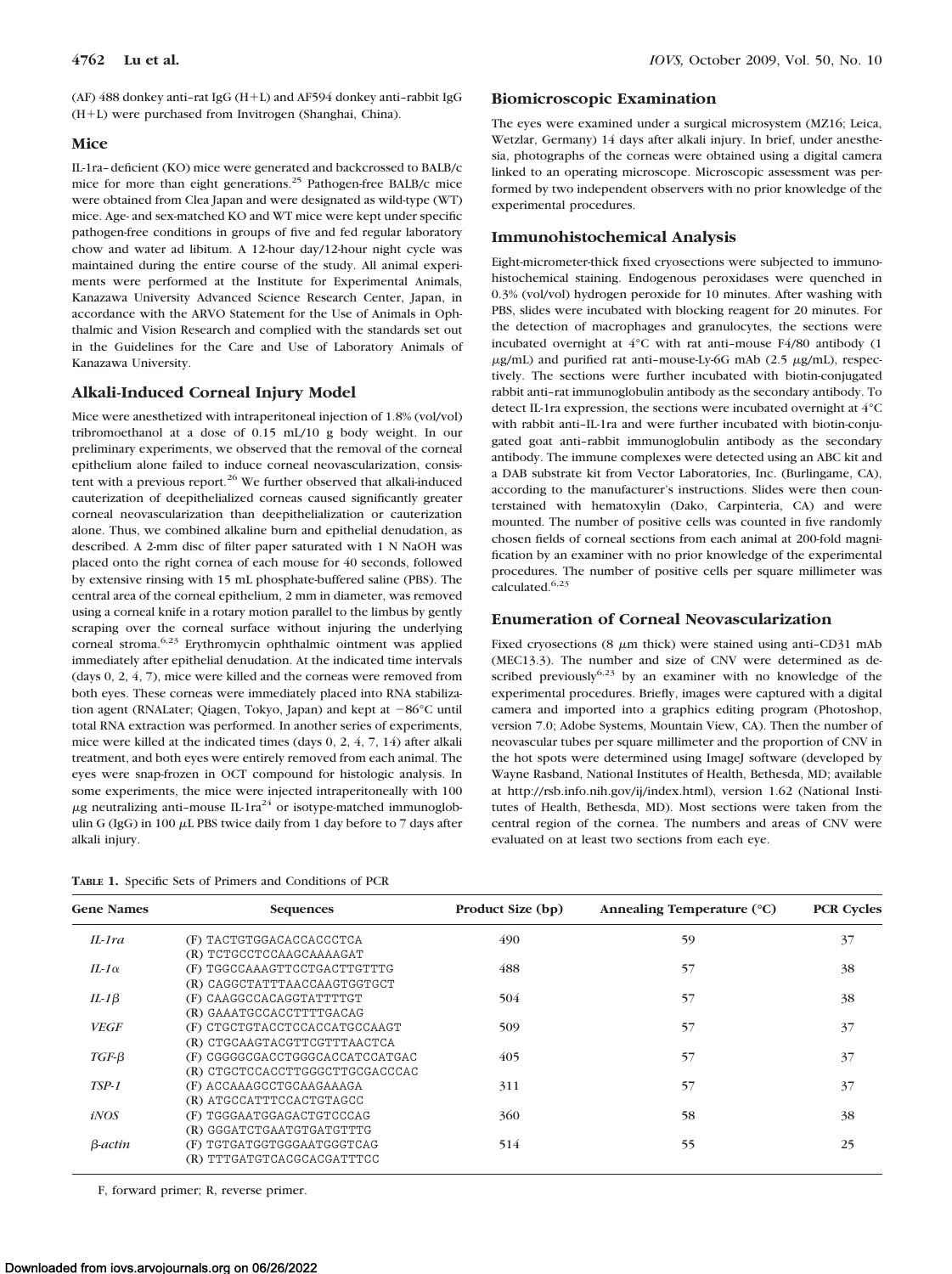# **Semiquantitative Reverse Transcription–Polymerase Chain Reaction**

Total RNA was extracted from the corneas or cultured peritoneal macrophages (RNeasy Mini Kit; Qiagen), according to the manufacturer's instructions. RNA preparations were further treated with RNasefree DNase (DNase I; Life Technologies Inc., Gaithersburg, MD) to remove residual genomic DNA. Two micrograms of total RNA were reverse-transcribed at  $42^{\circ}$ C for 1 hour in 20  $\mu$ L reaction mixture containing mouse Moloney leukemia virus reverse transcriptase and hexanucleotide random primers (Qiagen). Serially twofold diluted cDNA was amplified for  $\beta$ -actin (Table 1) to evaluate the amount of transcribed cDNA. Then equal amounts of cDNA products were amplified for the target genes using the primers (Table 1) under the condition of denaturation at 94°C for 2 minutes, followed by the indicated cycles of 30 seconds at 94°C, 45 seconds at 55°C to 59°C, 1 minute at 72°C, and a final 10-minute extension step at 72°C (Table 1). Amplified PCR products were fractionated on a 1.0% agarose gel and visualized using ethidium bromide staining. Band intensities were measured with the aid of ImageJ software (developed by Wayne Rasband, National Institutes of Health, Bethesda, MD; available at http://rsb.info.nih.gov/ij/index.html) software, and the ratios to  $\beta$ -actin were determined.

## **Murine Peritoneal Macrophages Isolation and Culture**

Specific pathogen-free 8- to 10-week-old male BALB/c mice were injected intraperitoneally with 2 mL sterile 3% thioglycolate medium (Sigma-Aldrich, St. Louis, MO), and intraperitoneal macrophages were harvested 3 days later, as described previously.<sup>23</sup> The resultant cell preparation consisted of greater than 95% macrophages, as verified by

flow cytometric analysis on the cell preparation immunostained with anti–F4/80 antibody. The cells were suspended in antibiotic-free RPMI 1640 medium containing 10% fetal bovine serum (FBS) and were incubated in a humidified incubator at  $37^{\circ}$ C in 5% CO<sub>2</sub> in 24-well cell culture plates (Nalge Nunc International Corp., Naperville, IL). Two hours later, nonadherent cells were removed, and the medium was replaced. The cells were then stimulated with the indicated concentrations of murine IL-1 $\alpha$  or IL-1 $\beta$  for 12 hours. Total RNA was extracted from the cultured cells and subjected to RT-PCR, as described. For ELISA to detect VEGF production after IL-1 $\alpha$  or IL-1 $\beta$  stimulation, murine macrophages were seeded onto 12-well plates at  $5 \times 10^5$ cells/well. After adhesion, the cells were stimulated with the indicated concentrations of murine IL-1 $\alpha$  or IL-1 $\beta$  for 24 hours in a 37°C incubator with  $5\%$  CO<sub>2</sub>. Supernatants were collected with a mouse VEGF ELISA kit (R&D Systems) according to the manufacturer's instructions to determine VEGF concentrations.

#### **Double-Color Immunofluorescence Analysis**

Double-color immunofluorescence analysis was performed to determine the cells expressing IL-1ra. Briefly, the fixed cryosections (8- $\mu$ m thick) were incubated with PBS containing 10% normal donkey serum and 1% BSA to reduce nonspecific reactions. Thereafter, the sections were incubated with a combination of rat anti–F/80 and rabbit anti– IL-1ra or a combination of rat anti–Ly-6G and rabbit anti–IL-1ra overnight at 4°C. After they were rinsed with PBS, the sections were incubated with a combination of Alexa Fluor 488 donkey anti–rat IgG and Alexa Fluor 594 donkey anti–rabbit IgG (1/100) for 40 minutes at room temperature in the dark. Finally, the sections were washed with PBS, and immunofluorescence was visualized in dual-channel mode with a fluorescence microscope (Olympus, Tokyo, Japan). Images

**FIGURE 1.** Expression of IL-1ra, IL- $1\alpha$ , and IL-1 $\beta$  in corneas after alkali injury. (**A**) Semiquantitative RT-PCR to assess mRNA expression of IL-1ra, IL-1 $\alpha$ , and IL-1 $\beta$ . Corneas were harvested at the indicated time points, and five corneas at each time point were pooled to extract total RNAs. RT-PCR was performed using the obtained total RNAs. Analysis for  $\beta$ -actin expression was performed without reverse transcriptase treatment, and the results are shown as no RT-PCR in the lowest. (**B**) The ratios of IL-1ra, IL-1 $\alpha$ , and IL-1 $\beta$  to  $\beta$ -actin were determined. All values represent mean  $\pm$  SEM of three to five independent measurements. \**P* 0.05 and  $^{*}P$  < 0.01, compared with untreated. (**C**) Whole eyes were obtained at 0, 2, 4, and 7 days after alkali injury and were processed for immunohistochemical analysis using an anti–IL-1ra antibody. Representative results from five animals are shown. Original magnification,  $\times$ 200. Scale bar, 50  $\mu$ m.

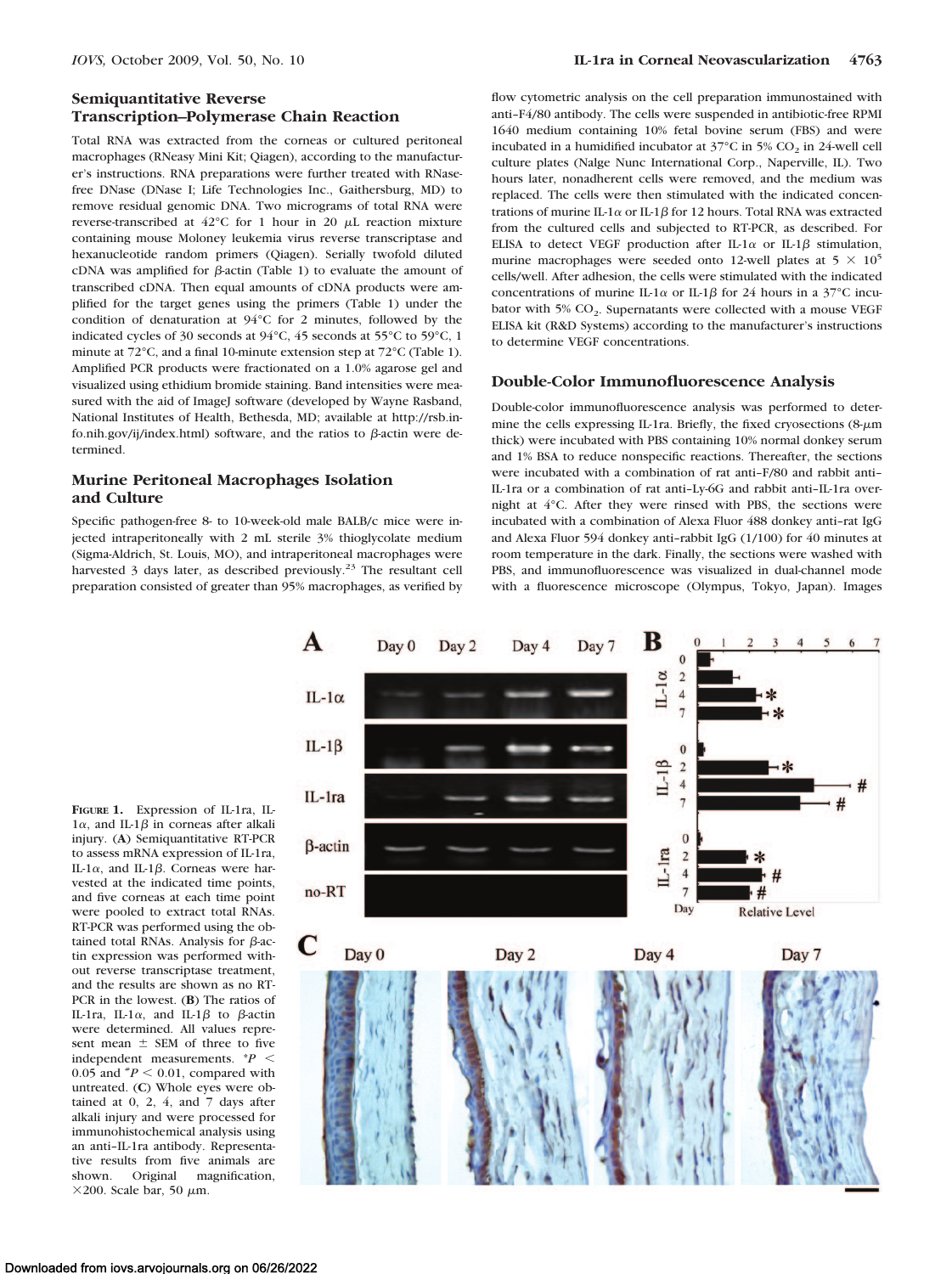

**FIGURE 2.** Macrophage recruitment in the injured corneas of WT and IL-1ra KO mice. (**A**) Corneal tissues from WT mice (*left*) and IL-1ra KO (*right*) mice were obtained 2 days (*upper*) and 4 days (*lower*) after injury. Tissues were stained with rat anti–F4/80 mAb. (**B**) The numbers of infiltrated F4/80<sup>+</sup> macrophages were determined, and the mean  $\pm$ SEM is shown here  $(n = 5)$ . \* $P < 0.05$ .

were processed graphics software (Photoshop, version 7.0; Adobe, Mountain View, CA).

## **Statistical Analysis**

Mean  $\pm$  SEM was calculated for all parameters determined in the study. Data were analyzed statistically with one-way analysis of variance (ANOVA) or two-tailed Student's *t*-test.  $P < 0.05$  was accepted as statistically significant.

## **RESULTS**

#### $IL-Ira, IL-1\alpha, and IL-1\beta$  Expression after **Alkali-Induced Corneal Injury**

We first examined the gene expression of IL-1ra, IL-1 $\alpha$ , and IL- $1\beta$  in the corneas after alkali injury using RT-PCR. mRNA expression of IL-1ra, IL-1 $\alpha$ , and IL-1 $\beta$  was detected in untreated eyes, but their expression was increased progressively in eyes starting 2 days after injury and thereafter (Figs. 1A, 1B). IL-1ra protein was detectable in untreated WT mouse corneal epithelial cells (Fig. 1C). After alkali injury, especially at days 2 to 4, IL-1ra immunoreactivities were detected primarily in infiltrating cells and repopulating epithelial cells (Fig. 1C). These observations indicated that alkali injury induced IL-1ra expression by infiltrating cells and repopulating epithelial cells.

# **Enhanced Macrophage Infiltration at the Wound Sites in IL-1ra KO Mice**

We previously observed that Gr-1<sup>+</sup> granulocytes and F4/80<sup>+</sup> macrophages infiltrated the injured cornea, reaching their peak levels 2 to 4 days after injury in WT mice.  $6.23$  IL-1 signal can enhance the expression of chemokines, which are vital to macrophage accumulation, and IL-1ra can potently antagonize the various actions of IL-1s by competing the binding of IL-1s to



**FIGURE 3.** Alkali injury–induced CNV. (**A**) Macroscopic appearance of WT, IL-1ra KO, and anti–IL-1ra antibodytreated WT mouse eyes 2 weeks after alkali injury. (**B**) Corneal tissues were obtained 2 weeks after injury from WT, IL-1ra KO, and anti–IL-1ra antibody-treated WT mice. Tissues were immunostained with anti– CD31 antibody, and representative results from five to eight animals are shown here. Original magnifications,  $\times$ 200. Scale bar, 50  $\mu$ m. (**C**) CNV numbers per square millimeter in whole section (*left*), CNV numbers per square millimeter in hot spots (*middle*), and percentage CNV areas in hot spots (*right*) were determined from the corneas obtained from WT, KO, and anti–IL-1ra antibody-treated mice 2 weeks after injury. Each value represents mean  $\pm$  SEM ( $n = 5-8$ ) animals).  $P < 0.05$  compared with WT mice.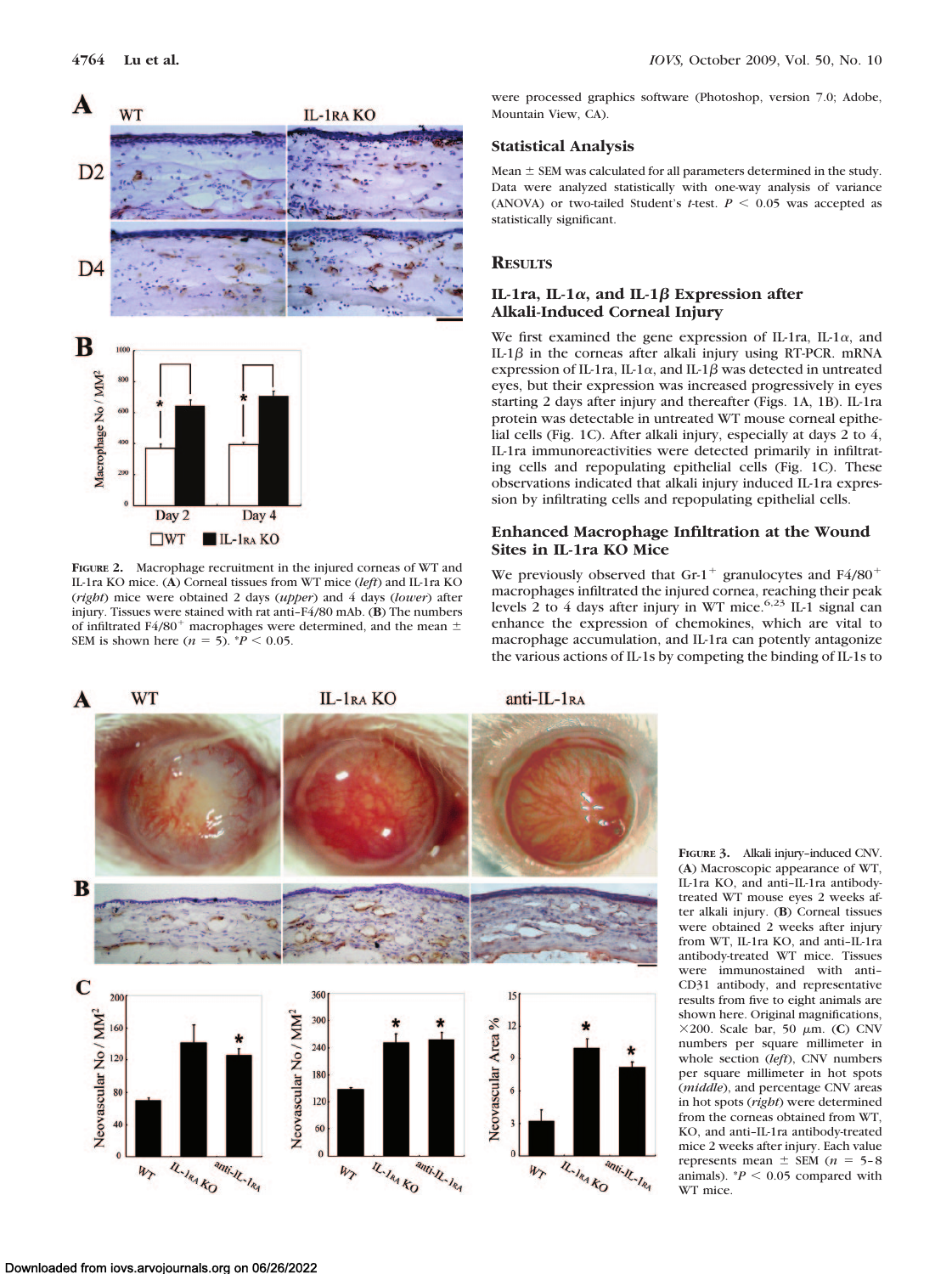the specific receptors. $13,15$  These facts prompted us to assume that the lack of IL-1ra enhanced IL-1 signaling and subsequently augmented leukocyte infiltration into the corneas. To prove this hypothesis, we examined leukocyte infiltration into the injured corneas of IL-1ra KO mice. Neither F4/80<sup>+</sup> macrophages nor  $Gr-1$ <sup>+</sup> granulocytes were present in the untreated corneas of WT and IL-1ra KO mice (data not shown). Gr-1 granulocytes infiltrated corneas to a similar extent after injury in WT and IL-1ra KO mice (data not shown). On the contrary,  $F4/80<sup>+</sup>$  macrophage infiltration was markedly augmented in IL-1ra KO mice compared with WT mice (Figs. 2A, 2B). These observations would indicate that IL-1ra deficiency enhanced alkali-induced infiltration of macrophages but not of neutrophils.

#### **Enhanced Alkali Injury–Induced CNV in IL-1ra KO Mice and Anti–IL-1ra Antibody-Treated WT Mice**

We next examined the final sequel induced by alkali injury, CNV, in IL-1ra KO and WT mice. CNV was macroscopically evident in WT mice 2 weeks after injury, as previously reported.<sup>6,23</sup> At this time, macroscopic CNV had increased in IL-1ra KO mice compared with WT mice (Fig. 3A). An immunohistochemical analysis using anti–CD31 antibody further demonstrated that vascular areas increased in IL-1ra KO mice to a greater extent than in WT mice (Figs. 3B, 3C). When WT mice were treated with neutralizing anti–IL-1ra antibody, alkali-induced CNV was significantly greater 2 weeks after the injury (Fig. 3). In contrast, isotype-matched control immunoglobulin G (IgG) failed to change the alkali-induced CNV (data not shown). These observations imply that the absence of endogenous IL-1ra enhanced alkali-induced CNV, together with increased macrophage infiltration.

## **Enhanced Proangiogenic Molecule Expression in IL-1ra KO Mice after Alkali Injury**

Monocytes/macrophages can be a rich source of proangio-<br>genic and antiangiogenic factors,<sup>7-10,23,27</sup> and the balance between these two distinct sets of factors can determine the outcome of angiogenesis processes in various situations. Hence, we examined the mRNA expression of proangiogenic and antiangiogenic factors in the corneas after injury. Among the proangiogenic factors we detected, the mRNA expression of VEGF and iNOS was augmented in WT mice in the early phase after injury and further increased in IL-1ra KO mice (Figs. 4A, 4B). The intraocular mRNA expression of the antiangiogenic factor thrombospondin (TSP)-1 increased to a similar extent in WT and IL-1ra KO mice (Figs. 4A, 4B). Similarly, intraocular VEGF mRNA expression was augmented by treatment with anti–IL-1ra antibody compared with control antibody treatment (Fig. 4C). These observations imply that the absence of IL-1ra increased the expression of the proangiogenic factors VEGF and iNOS without affecting antiangiogenic factor expression, thereby tipping the balance to promote angiogenesis.



**FIGURE 4.** RT-PCR analysis of angiogenic and IL-1 gene expression in the injured corneas of WT and IL-1ra KO mice. (**A**) Representative results from three independent experiments of RT-PCR. (B) Ratios of VEGF, TGF- $\beta$ , TSP-1, iNOS, IL-1 $\alpha$ , and IL-1 $\beta$  to  $\beta$ -actin of alkali-injured WT (*black bars*) and IL-1ra KO mice (*hatched bars*) and untreated mice (*open bars*) were determined by RT-PCR at the indicated time intervals after alkali injury. (C) Ratios of VEGF to  $\beta$ -actin of alkali-injured IgG-treated (*black bars*) and anti–IL-1ra–treated mice (*batched bars*) and untreated mice (*open bars*) were determined by RT-PCR at the indicated time intervals after alkali injury. All values represent mean  $\pm$  SEM ( $n = 3-5$  animals). \**P* < 0.05 and  $^{*}P$  < 0.01; WT versus KO mice or IgG versus anti-IL-1ra treated.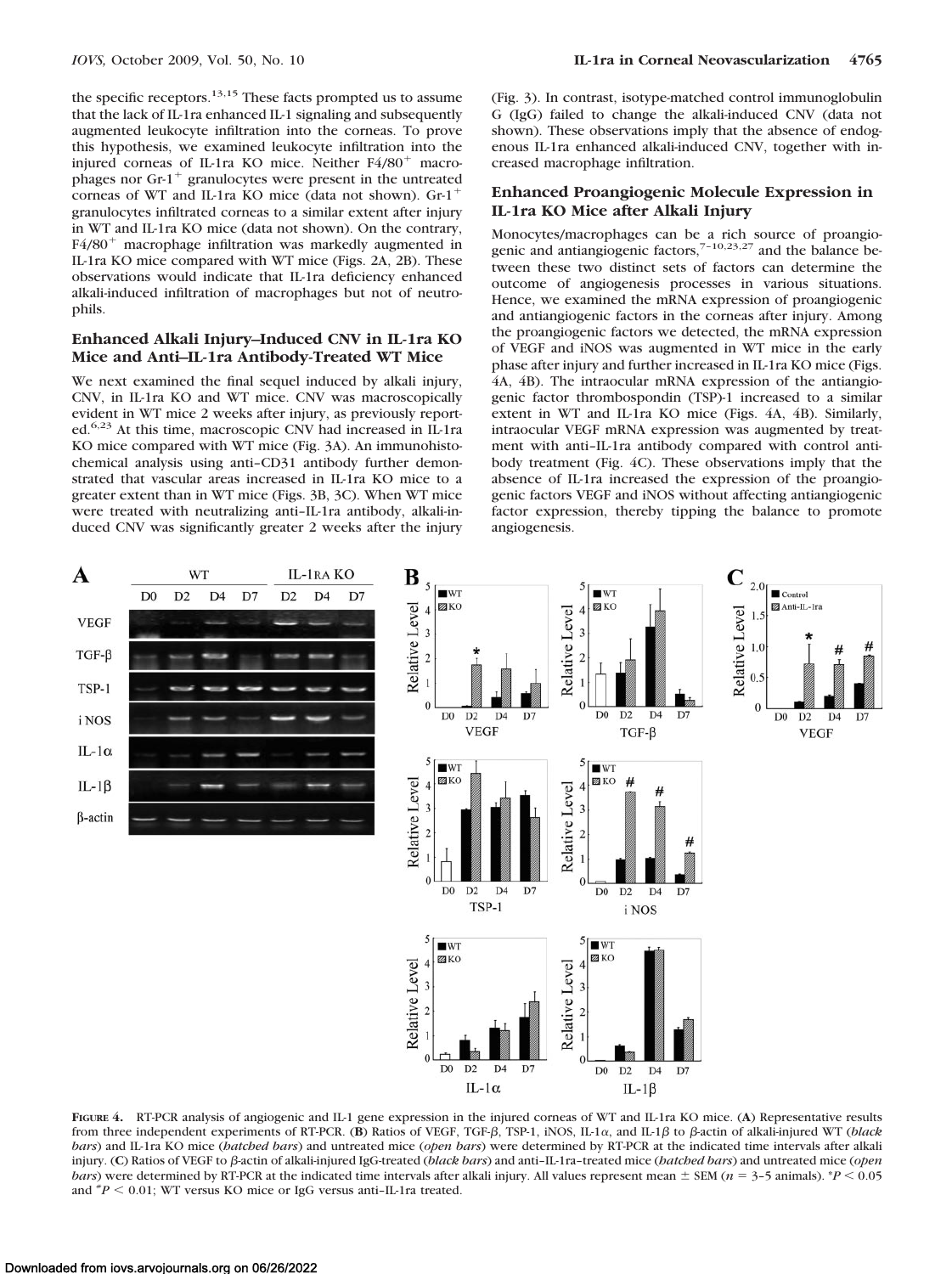# **Enhanced VEGF Expression by Murine Peritoneal Macrophages with IL-1 Stimulation**

Intraocular IL-1 $\alpha$  and IL-1 $\beta$  gene expression was increased to a similar extent in IL-1ra KO and WT mice (Figs. 4A, 4B). Considering that the balance between IL-1 and IL-1ra determines the magnitude of IL-1–mediated signals, these observations indicate that the IL-1 signal pathway was augmented in IL-1ra KO mice. Moreover, because IL-1 can increase VEGF expression in various types of cells, $28-30$  we next examined the effects of exogenous IL-1 $\alpha$  and IL-1 $\beta$  on VEGF expression by murine peritoneal macrophages. Both IL-1 $\alpha$  and IL-1 $\beta$  markedly increased the mRNA expression of VEGF by peritoneal macrophages (Figs. 5A, 5B). IL-1 $\alpha$  and IL-1 $\beta$  consistently increased VEGF secretion by macrophages (Fig. 5C). Furthermore, IL-1 $\alpha$  stimulation markedly increased the mRNA expression of iNOS by peritoneal macrophages (Figs. 5A, 5B). These observations indicate that the enhanced IL-1 signal pathway in IL-1ra KO mice can augment the expression of the proangiogenic factors VEGF and iNOS by macrophages.

## **Simultaneous IL-1ra Expression by Intracorneally Infiltrating Macrophages**

Our immunohistochemical analysis revealed that the intracorneally infiltrated cells produced IL-1ra (Fig. 1C). We next examined whether intraocularly infiltrating macrophages or neutrophils expressed IL-1ra. A double-color immunofluorescence analysis demonstrated IL-1ra protein expression in a substantial proportion of macrophages, but not in neutrophils (Fig. 6). IL-1ra is a competitive inhibitor of IL-1, $^{13,15}$  which can induce the expression of the major proangiogenic molecules VEGF and iNOS. The infiltration of IL-1ra–expressing macrophages can dampen alkali-induced CNV by counteracting a capacity of IL-1 to induce VEGF and iNOS. Thus, the absence of macrophage-derived IL-1ra may result in increased expression of VEGF and iNOS and eventually may accelerate CNV.

# **DISCUSSION**

Tissue injury induces the expression of various growth factors, cytokines, and chemokines, all of which contribute to tissue repair in a coordinated manner. We previously observed that IL-1 expression increased in corneas treated with alkali.<sup>16</sup> IL-1ra is a member of the IL-1 family and can bind to IL-1 receptors with an affinity similar to that of IL-1 $\alpha$  and IL-1 $\beta$ , but it cannot induce signal transduction.<sup>13,15</sup> IL-1s and IL-1ra are expressed simultaneously at wound sites.<sup>31,32</sup> Therefore, the balance between IL-1ra and IL-1 levels in local tissues can determine the physiologic or pathophysiologic effects of IL-1 family members as a whole. Because of its potent antagonistic



**FIGURE 5.** Effects of IL-1 $\alpha$  or IL-1 $\beta$ on angiogenic factor expression by murine peritoneal macrophages. Peritoneal macrophages were incubated with the indicated concentration of recombinant IL-1 for 12 hours. RT-PCR was performed on macrophages. Representative results from three independent experiments are shown (**A**). Ratios of antiangiogenic factors to  $\beta$ -actin were calculated and are shown (**B**). Each value represents the mean  $\pm$  SEM  $(n = 3)$ . (C) Murine macrophages were stimulated with the indicated concentration of IL-1 $\alpha$  or IL-1 $\beta$  for 24 hours. VEGF production in the supernatants was detected with ELISA. Representative results from three independent experiments are shown.  $^{*}P$  < 0.05 and  $^{**}P$  < 0.01 compared with untreated.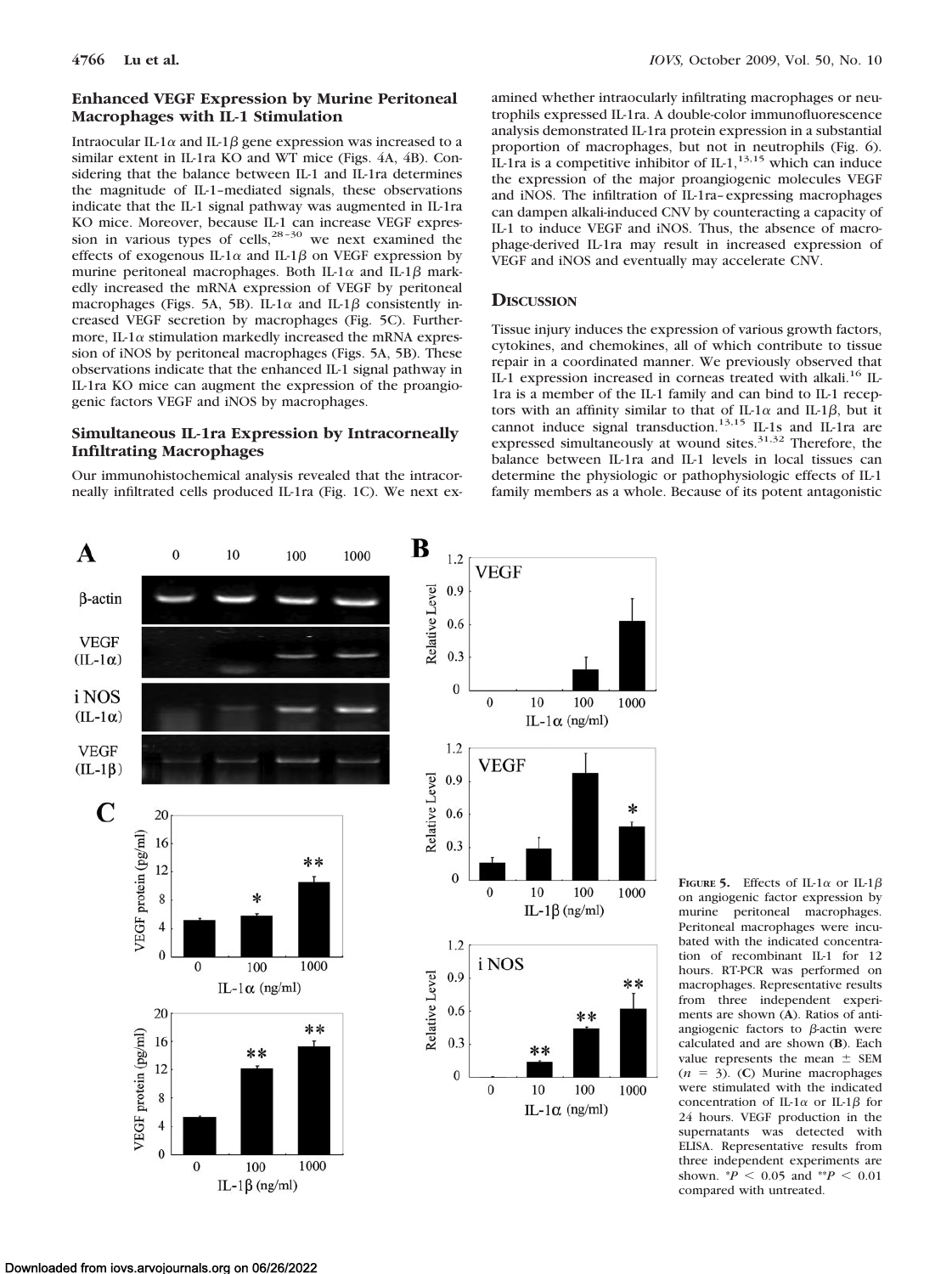

FIGURE 6. Double-color immunofluorescence analysis of IL-1ra–expressing cells. Corneas were obtained from WT mice 2 or 4 days after injury. Samples were immunostained with a combination of anti–F4/80 and anti–IL-1ra antibodies (*upper*) or a combination of anti–Ly-6G and anti–IL-1ra antibodies (*lower*), and were examined using fluorescence microscopy (original magnification, 400). *Left*: phase-contrast images. *Right*: signals were digitally merged. (*arrows*) Double positively stained cells. Representative results from three independent experiments are shown. Scale bar, 50  $\mu$ m.

activities against IL-1s, IL-1ra administration is presumed to be effective in preventing tissue damage. Indeed, topical administration of recombinant IL-1ra can inhibit CNV.<sup>18</sup> However, the role of endogenous IL-1ra in CNV remains unclear. We treated wild-type and IL-1ra KO mice with alkali and observed that CNV was more severe in IL-1ra KO mice. To exclude the possibility that IL-1ra gene ablation may cause additional secondary effects, we administered anti–IL-1ra antibody to WT mice during the course of alkali injury. Antibody-treated WT mice exhibited CNV phenotypes similar to those of IL-1ra KO mice, indicating that aggravated CNV in IL-1ra KO mice was caused by the direct effects of IL-1ra deficiency. These observations further implicate IL-1ra as a potent endogenous antiangiogenic factor in alkali-induced CNV.

Normal corneas lack any vasculature, and physiological corneal avascularity is maintained by the net balance between proangiogenic and antiangiogenic factors.<sup>33-36</sup> Alkali treatment increased the expression of VEGF, TGF- $\beta$ , and iNOS, which play crucial roles in ocular neovascularization. $37,38$ Among these proangiogenic molecules, VEGF and iNOS expression further increased in IL-1ra KO mice. The expression of a potent antiangiogenic factor, TSP-1, increased to a similar extent in WT and IL-1ra KO mice. Thus, it is plausible that the absence of IL-1ra augmented the expression of proangiogenic molecules, thereby accelerating neovascularization.

IL-1 profoundly affects a number of functions of endothelial cells, such as the production of proinflammatory cytokines, including IL-6, TNF- $\alpha$ , and IL-8, and the expression of adhesion molecules<sup>39</sup> because these cells expressed a large number of high-affinity IL-1 receptors. IL-1ra is expressed in human endo-<br>thelial cells and atherosclerotic lesions<sup>40,41</sup> and is presumed to exhibit inhibitory effects on the various functions of endothelial cells.42 Thus, it is likely that the absence of IL-1ra can further directly intensify IL-1–mediated endothelial cell activation and subsequent CNV development.

IL-1 can induce the migration of leukocytes, including macrophages, by enhancing the production of chemokines and the expression of adhesion molecules by endothelial cells. IL-1ra can also antagonize the activities of  $IL-1.^{13}$  We recently observed that IL-1ra KO mice exhibited neutrophil and macrophage infiltration at skin wound sites to a greater extent than WT mice.<sup>12</sup> In this CNV model, however, the infiltration of

macrophages but not neutrophils was exaggerated in IL-1ra KO mice compared with WT mice. These differences may arise from the differences in the anatomic structures between skin and cornea.

Macrophages can be proangiogenic in ocular neovascularization<sup>7-10</sup> by producing VEGF and iNOS,<sup>43-45</sup> key molecules for ocular neovascularization.<sup>37,38</sup> Moreover, Ambati et al.<sup>4,5</sup> reported that corneal neovascularization and VEGF production were suppressed in mice lacking CCR2 and CCR5, the specific chemokine receptors expressed by macrophages. We observed that CX3CR1-expressing macrophages can dampen alkali-induced CNV by producing antiangiogenic factors such as thrombospondin (TSP).<sup>23</sup> Geissmann et al.<sup>46</sup> proposed the dichotomy of macrophages based on the expression levels of CCR2 and CX3CR1. Supporting this assumption, CX3CL1, a ligand for CX3CR1, can induce TSP but not VEGF expression by macrophages in a CX3CR1-dependent manner, whereas CCL2, a ligand for CCR2, can enhance VEGF but not TSP expression by macrophages in a CCR2-dependent manner.<sup>23</sup> IL-1ra can counteract various activities of IL-1s, including the induction of VEGF and iNOS expression by macrophages, and eventually can exhibit antiangiogenic activities. Consistent with previous reports that IL-1ra can be produced by macrophages,  $47,48$  some but not all  $F4/80^+$  intracorneally infiltrating macrophages expressed IL-1ra. Thus, it is tempting to speculate that CX3CR1-expressing macrophages can also produce IL-1ra, along with TSPs, thereby preventing the development of CNV. If so, the absence of macrophage-derived IL-1ra may augment IL-1–mediated signals and eventually enhance intraocular expression of the major proangiogenic molecules VEGF and iNOS, thereby promoting CNV.

## *References*

- 1. Chang JH, Gabison EE, Kato T, et al. Corneal neovascularization. *Curr Opin Ophthalmol.* 2001;12:242–249.
- 2. Epstein RJ, Stulting RD, Hendricks RL, et al. Corneal neovascularization: pathogenesis and inhibition. *Cornea.* 1987;6: 250–257.
- 3. Klintworth GK, Burger PC. Neovascularization of the cornea: current concepts of its pathogenesis. *Ophthalmol Clin.* 1983;23:27– 39.